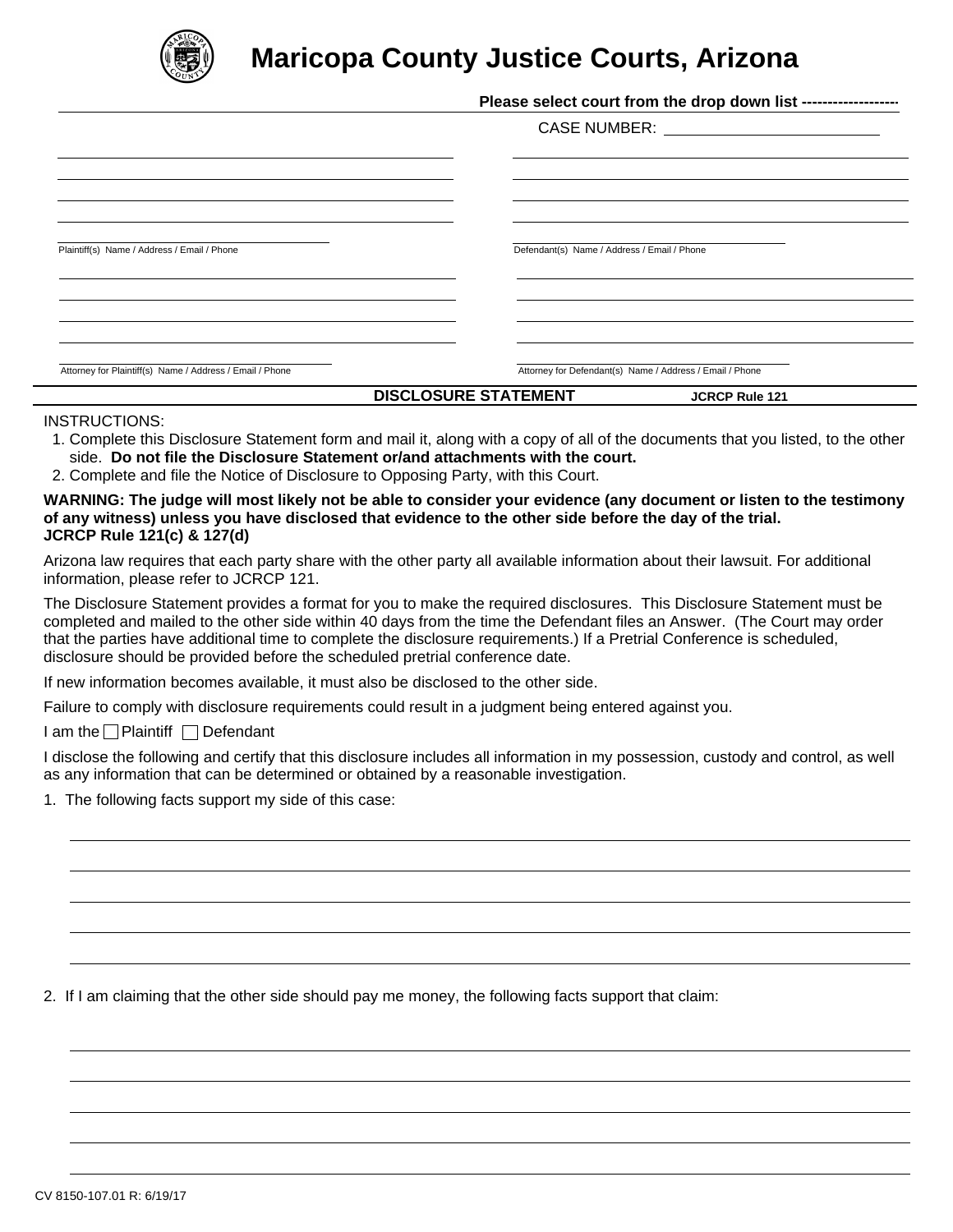3. The following law supports my side of this case:

4. List of Witnesses. (List the names, addresses, and telephone numbers of any witnesses, including yourself, that you intend to call during the trial and include a brief summary of their expected testimony).

| Name | Address | Phone | <b>Expected Testimony</b> |
|------|---------|-------|---------------------------|
|      |         |       |                           |
|      |         |       |                           |
|      |         |       |                           |
|      |         |       |                           |
|      |         |       |                           |
|      |         |       |                           |
|      |         |       |                           |
|      |         |       |                           |
|      |         |       |                           |
|      |         |       |                           |
|      |         |       |                           |
|      |         |       |                           |

5. Others with Knowledge. (List the names, addresses, and telephone numbers of people who have information about this case that you do not intend to call as a witness at the trial).

| Name | Address | Phone |
|------|---------|-------|
|      |         |       |
|      |         |       |
|      |         |       |
|      |         |       |

6. Copies of Exhibits. (List all of the documents that you want to use during the trial and attach a copy of them to this form.)

7. Other Information. (List any other documents that may contain information about the facts surrounding this lawsuit.)

I state under penalty of perjury that the foregoing is true and correct.

Date:

**Signature**